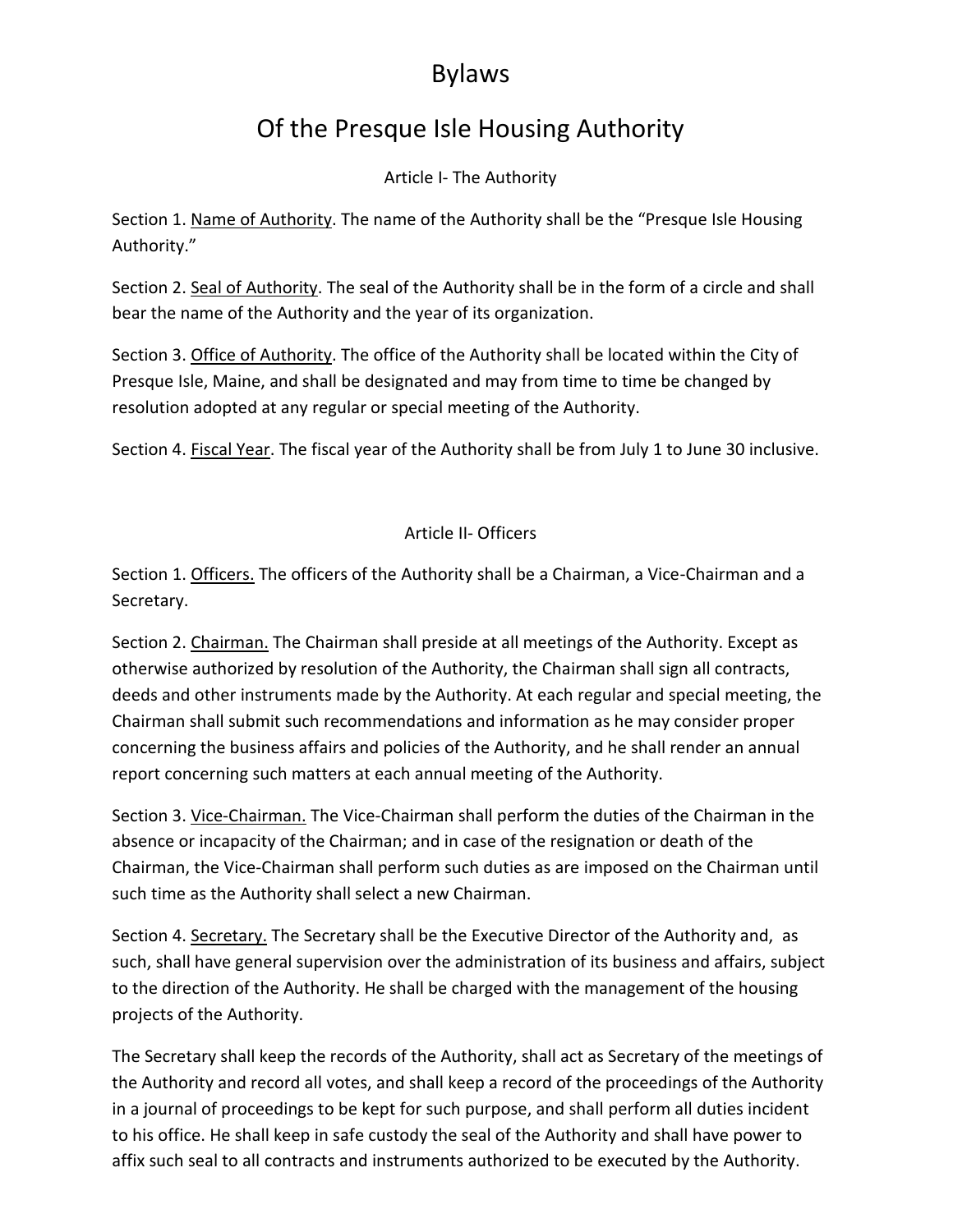The Secretary shall act as Treasurer of the Authority. He shall have the care and custody of all funds of the Authority and shall deposit the same in the name of the Authority in such bank or banks as the Authority may select. The Secretary shall sign all orders and checks for the payment of money and shall pay out and disburse such moneys under the direction of the Authority. Except as otherwise authorized by resolution of the Authority, all such orders and checks shall be countersigned by the Chairman. He shall keep regular books of accounts showing receipts and expenditures and shall render to the Authority, at each regular meeting, or oftener when requested, an account of his transactions and also of the financial condition of the Authority. He shall give such bond for the faithful performance of his duties as the Authority may determine. At each annual meeting of the Authority, he shall render a report concerning the affairs and activities of the Authority in which he participated during the year then ending.

The compensation of the Secretary shall be determined by the Authority, provided that a temporary appointee selected from among the commissioners of the Authority shall serve without compensation (other than the payment of necessary expenses).

Section 5. Duties of Commissioners. The Commissioners of the Authority shall perform such duties as are incumbent upon them by reason of their election to any office, and shall perform such other duties and functions as my from time to time be required by the Authority of the by-laws, or which may arise by reason of their appointment to serve on committees functioning within the Authority or in cooperation with other persons or groups.

Section 6. Election or Appointment. The Chairman and Vice-Chairman shall be elected at the annual meeting of the Authority from among the commissioners of the Authority, and shall hold office for one year or until their successors are elected and qualified.

The Secretary shall be appointed by the Authority. Any person appointed to fill the office of Secretary, or any vacancy therein, shall have such term as the Authority fixes, but no commissioner of the Authority shall be eligible to this office except as a temporary appointee.

Section 7. Vacancies. Should the offices of Chairman and Vice-Chairman become vacant, the Authority shall elect a successor from its membership at the next regular meeting, and such election shall be for the unexpired term of said office.

Section 8. Additional Personnel. The Authority may from time to time employ such personnel as it deems necessary to exercise its powers, duties and functions as prescribed by Chapter 260 of the Public Laws of 1943 and all other laws of the State of Maine applicable thereto. The selection and compensation of such personnel, including the Secretary, shall be determined by the Authority subject to the laws of the State of Maine.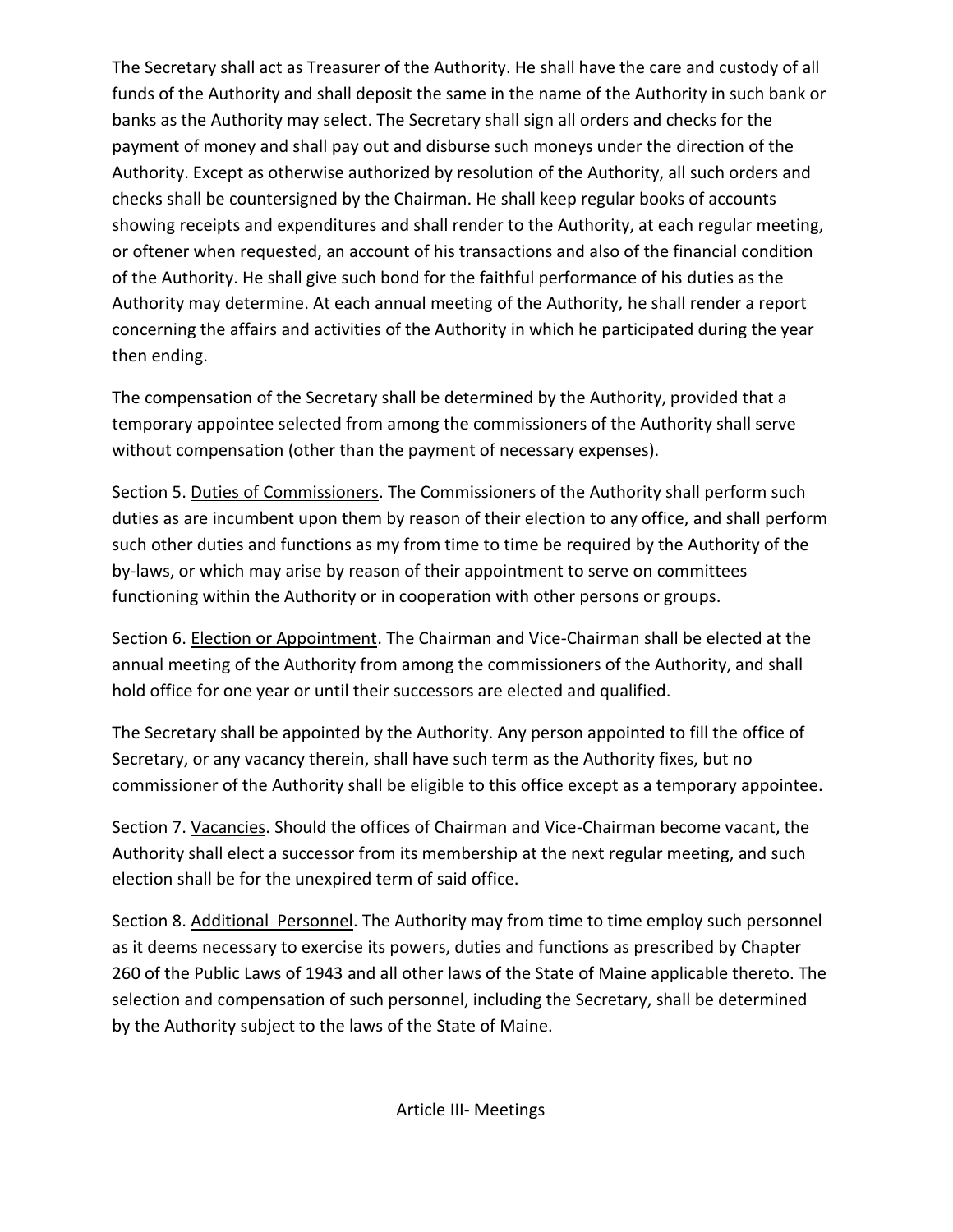Section 1. General Provisions. Annual meetings and regular meetings of the Authority shall be held at such time and place as may be originally designated or subsequently changed by resolution adopted by the Authority at any regular or special meeting. All meetings shall be held at the office of the authority in the absence of the specific designation of some other meeting place in any resolution adopted pursuant to the directions contained in the next preceding sentence. In the event the date of any annual or=regular meeting as provided in any such resolution shall fall on a Sunday or a legal holiday, the meeting shall be held on the next succeeding secular day at the place and time designated in the resolution.

Section 2. Annual Meetings. Annual meetings of the Authority shall be held without notice for the purpose of electing officers, receiving the annual reports of the Chairman and Secretary, and for the conducting of such other business as may come before the meeting.

Section 3. Regular Meetings. Regular meetings of the Authority shall be held without notice once in each calendar month for the transaction of the business of the Authority.

Section 4. Special Meetings. The Chairman of the Authority may, when he deems it expedient, and shall, upon the written request of two members of the Authority, call a special meeting of the Authority for the purpose of transacting any business designated in the call. The call for a special meeting may be delivered to any member of the Authority or m ay be mailed to his business or home address at least two days prior to the date of such special meeting. At such special meeting no business shall be considered other than as designated in the call, but if all the members of the Authority are present at a special meeting, any and all business may be transacted at such special meeting.

Section 5. Quorum. The powers of the Authority shall be vested in the Commissioners thereof in office from time to time. Three Commissioners shall constitute a quorum for the purpose of conducting its business and exercising its powers and for all other purposes, but a smaller number may adjourn from time to time until a quorum is obtained. When a quorum is in attendance, action may be taken by the Authority upon a vote of a majority of the Commissioners present.

Section 6. Order of Business. At the regular meetings of the Authority the following shall be the order of business:

- 1. Roll call.
- 2. Reading and approval of the minutes of the previous regular meeting and any intervening special meeting.
- 3. Bills and communications.
- 4. Report of the Secretary.
- 5. Reports of Committees.
- 6. Unfinished business.
- 7. New Business.
- 8. Adjournment.